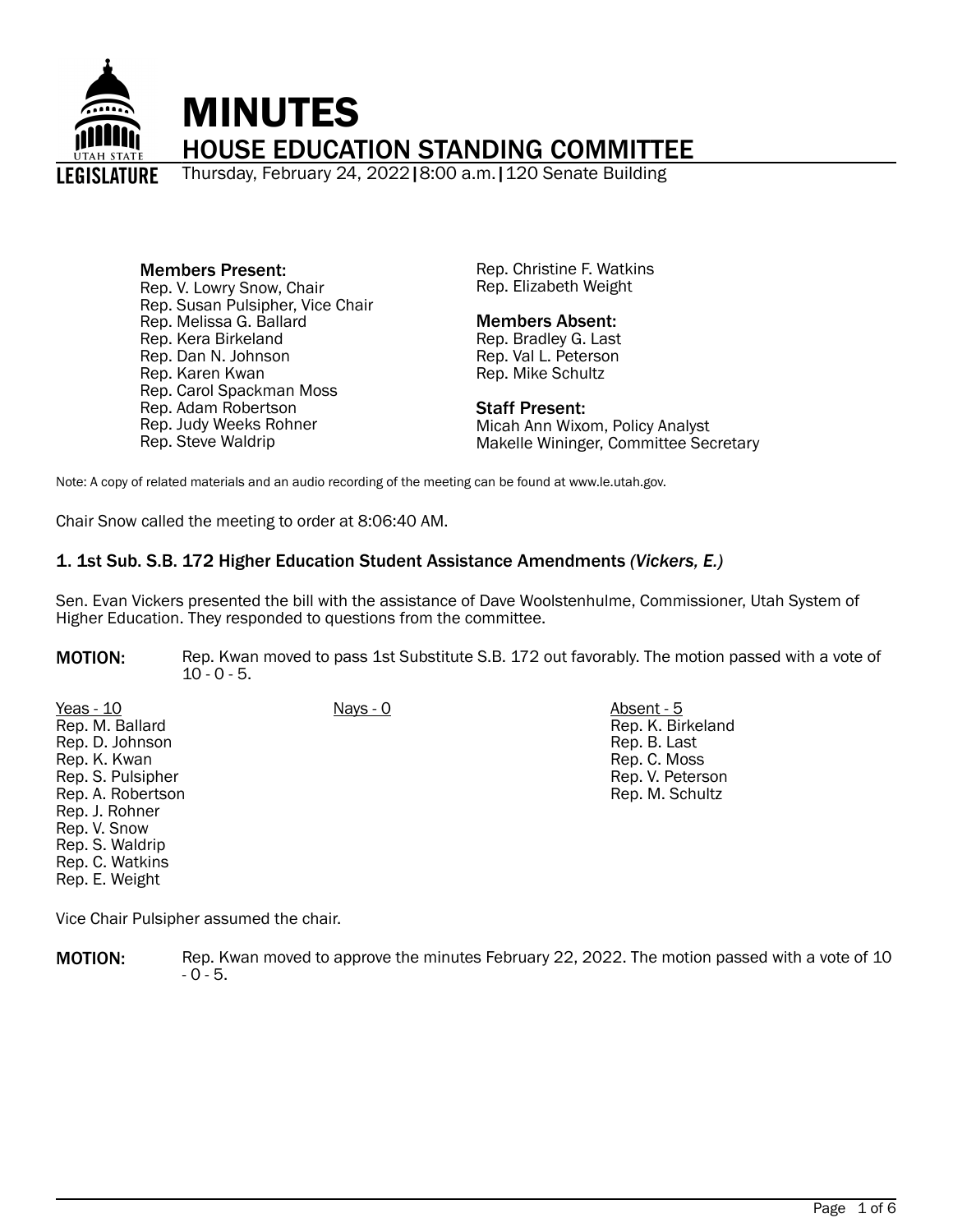Yeas - 10 Nays - 0 Absent - 5 Rep. M. Ballard Rep. D. Johnson Rep. K. Kwan Rep. S. Pulsipher Rep. A. Robertson Rep. J. Rohner Rep. V. Snow Rep. S. Waldrip Rep. C. Watkins Rep. E. Weight

Rep. K. Birkeland Rep. B. Last Rep. C. Moss Rep. V. Peterson Rep. M. Schultz

## 2. H.B. 396 Paid Professional Hours for Educators *(Moss, J.)*

Rep. Jefferson Moss presented the bill with assistance of Rep. Dan Johnson.

Chair Snow resumed the chair.

Sydnee Dickson, Superintendent of Public Instruction, Utah State Board of Education, spoke in favor of the bill.

Heidi Matthews, President, Utah Education Association, spoke in favor of the bill.

Jake Jobe, teacher and Co President, Park City Education Association, spoke in favor of the bill.

Kelly Giffen, President, Jordan Education Association, spoke in favor of the bill.

Rita Heagren, American Federation of Teachers Utah, spoke in favor of the bill.

France Barral, Education Commissioner, Utah Parent Teacher Association, spoke in favor of the bill.

Genevra Prothero, member of the public, spoke in favor of the bill.

**MOTION:** Rep. Johnson moved to amend H.B. 396 with Amendment #1. The motion passed with a vote of 12  $-0 - 3.$ 

#### Amendment 1 H.B. 396

- 1. Page 2, Lines 45 through 48:<br>45 (3) An LEA shall use funding
- 45 (3) An LEA shall use funding under this section to provide paid professional hours { in professional 46 development } that:

development } that:

47 (a) { provides } provide educators with the knowledge and skills necessary to enable students to

48 succeed in a well-rounded education and to meet the challenging state academic standards; and

2 . Page 4, Lines 101 through 105:<br>101 (6) In preparing budget bills fo

- 101 (6) In preparing budget bills for a given fiscal year, the Executive Appropriations<br>102 Committee shall make the one-time appropriations described in Subsection (3)(a
- Committee shall make the one-time appropriations described in Subsection (3)(a) by
- 103 appropriating the lesser of 10% of the total amount of the one-time appropriations or the cost of
- 104 <u>providing 32 <sub>-</sub>paid professional {-development } hours for teachers in accordance with Section</u><br>105 53F-7-202.
- 53F-7-202.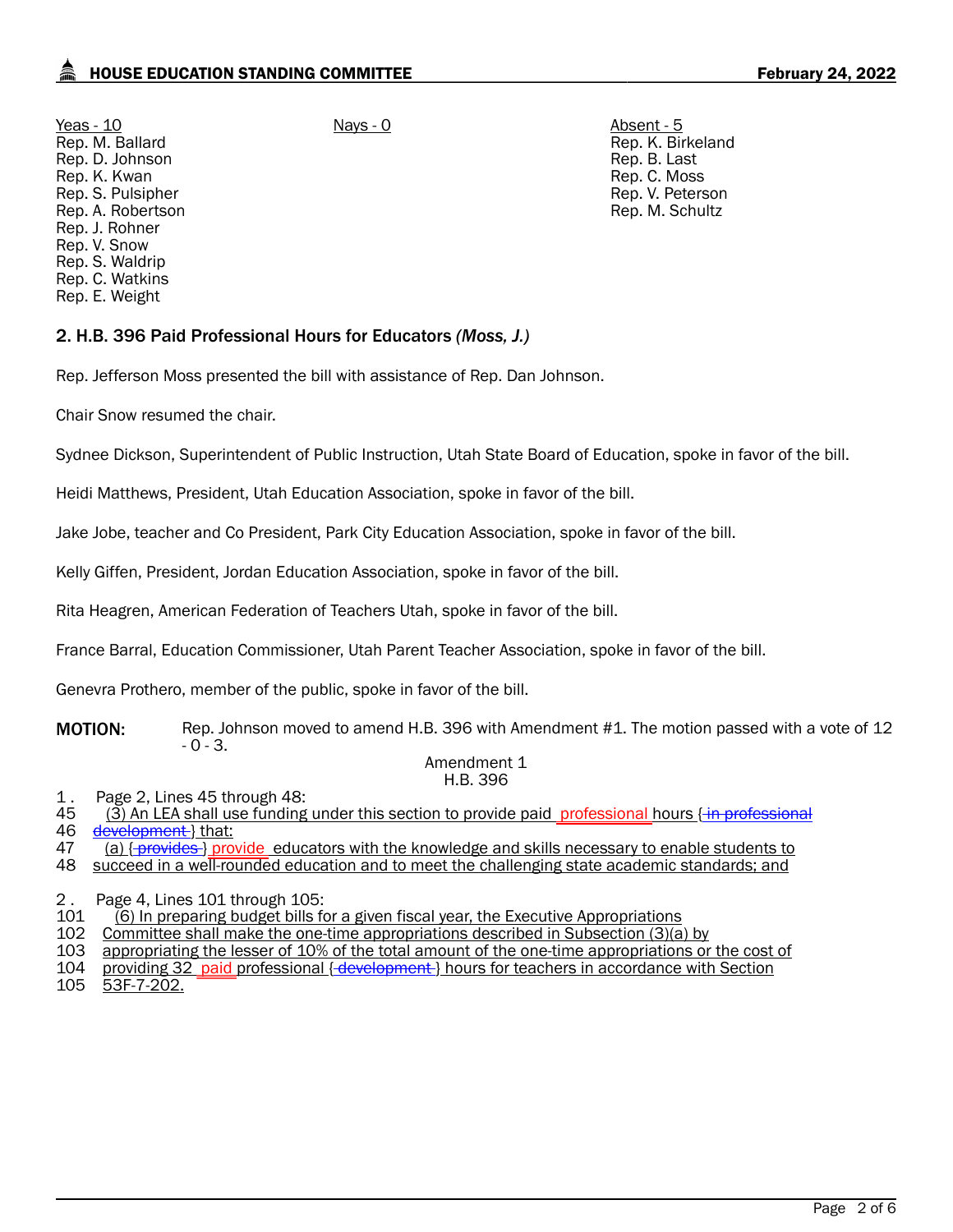| Yeas - 12<br>Rep. M. Ballard<br>Rep. K. Birkeland<br>Rep. D. Johnson<br>Rep. K. Kwan<br>Rep. C. Moss<br>Rep. S. Pulsipher<br>Rep. A. Robertson<br>Rep. J. Rohner<br>Rep. V. Snow<br>Rep. S. Waldrip<br>Rep. C. Watkins<br>Rep. E. Weight                                                                                                                                                                                                                                                                                          | Nays - 0    | Absent - 3<br>Rep. B. Last<br>Rep. V. Peterson<br>Rep. M. Schultz |  |  |
|-----------------------------------------------------------------------------------------------------------------------------------------------------------------------------------------------------------------------------------------------------------------------------------------------------------------------------------------------------------------------------------------------------------------------------------------------------------------------------------------------------------------------------------|-------------|-------------------------------------------------------------------|--|--|
| <b>MOTION:</b><br>Rep. Johnson moved to amend H.B. 396 with Amendment #2. The motion passed with a vote of 12<br>$-0-3.$                                                                                                                                                                                                                                                                                                                                                                                                          |             |                                                                   |  |  |
|                                                                                                                                                                                                                                                                                                                                                                                                                                                                                                                                   | Amendment 2 |                                                                   |  |  |
|                                                                                                                                                                                                                                                                                                                                                                                                                                                                                                                                   | H.B. 396    |                                                                   |  |  |
| Page 3, Lines 64 through 66:<br>1.<br>64<br>(v) are aligned with, and directly related to, academic goals of the school or LEA; and<br>65<br>(vi) include instruction in the use of data and assessments to inform and instruct<br>66<br>classroom practice.<br>(4) An educator shall:<br>(a) before the first day of instruction in a given school year, create a plan, in consultation with the educator's<br>principal, on how the educator plans to use paid professional hours provided under this section during the school |             |                                                                   |  |  |
| <u>year; and</u>                                                                                                                                                                                                                                                                                                                                                                                                                                                                                                                  |             |                                                                   |  |  |

(b) before the end of a given school year, provide a written statement to the educator's principal of how the educator used paid professional hours provided under this section during the school year.

Yeas - 12 Nays - 0 Nays - 0 Absent - 3 Rep. M. Ballard Rep. K. Birkeland Rep. D. Johnson Rep. K. Kwan Rep. C. Moss Rep. S. Pulsipher Rep. A. Robertson Rep. J. Rohner Rep. V. Snow Rep. S. Waldrip Rep. C. Watkins Rep. E. Weight

Rep. B. Last Rep. V. Peterson Rep. M. Schultz

MOTION: Vice Chair Pulsipher moved to pass H.B. 396 out favorably with further discussion from the committee. The motion passed with a vote of 12 - 0 - 3.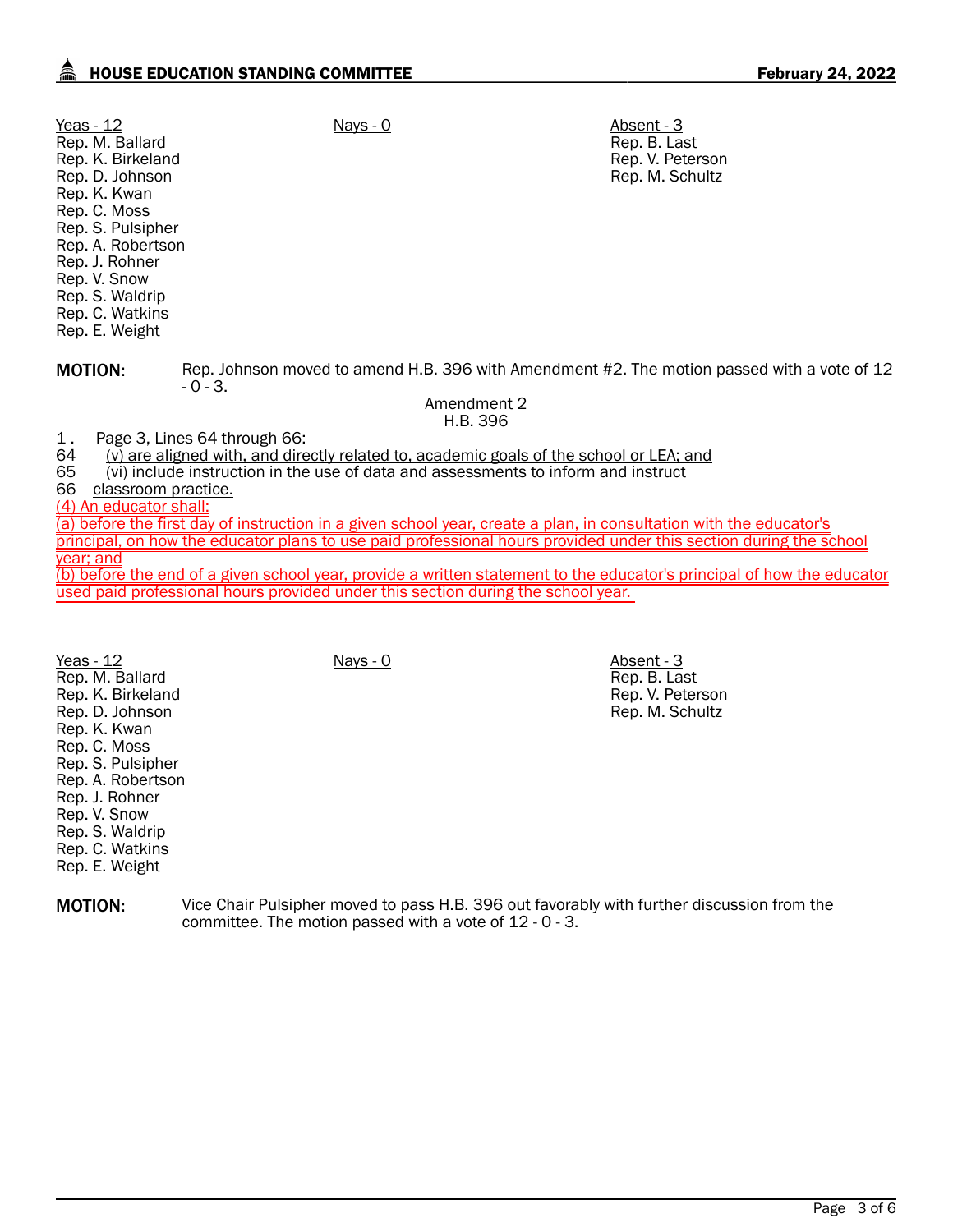Yeas - 12 Nays - 0 Nays - 0 Absent - 3 Rep. M. Ballard Rep. K. Birkeland Rep. D. Johnson Rep. K. Kwan Rep. C. Moss Rep. S. Pulsipher Rep. A. Robertson Rep. J. Rohner Rep. V. Snow Rep. S. Waldrip Rep. C. Watkins Rep. E. Weight

Rep. B. Last Rep. V. Peterson Rep. M. Schultz

Rep. B. Last Rep. V. Peterson Rep. M. Schultz

## 3. H.B. 420 Title IX Reporting *(Birkeland, K.)*

Rep. Birkeland presented the bill with assistance of Brent Gordan, member of the public. They responded to questions from the committee.

Nicoleen Peck, President, Worldwide Organization for Women, spoke in favor of the bill.

Maryann Christensen, Executive Director, Utah Eagle Forum, spoke in favor of the bill.

Genevra Prothero commented on the bill.

MOTION: Rep. Ballard moved to amend H.B. 420 with Amendment #1. The motion passed with a vote of 12 - $0 - 3.$ 

> Amendment 1 H.B. 420

# 1. Page 2, Lines 46 through 50:<br>46 (c) the amount of spending t

46 (c) the amount of spending that the school devotes to each gender-designated sport, 47 reported in total amount and on a per-student basis:

reported in total amount and on a per-student basis;

(d) a comparison and evaluation of designated practice and game locations in gender-designated interscholastic

- <mark>sports;</mark><br>48  $\frac{48}{48}$   $\frac{1}{40}$  (e) any information regarding the school's efforts in Title IX compliance; and 49  $\frac{1}{40}$  if there is a discrepancy between male-designated and female-designated
- $\{\overline{\text{e}}\}\$  (f) if there is a discrepancy between male-designated and female-designated sports of
- 50 10% or greater, an action plan that the school develops to address the discrepancy.

| Yeas - 12         | Nays - 0 | Absent - 3 |
|-------------------|----------|------------|
| Rep. M. Ballard   |          | Rep. B. La |
| Rep. K. Birkeland |          | Rep. V. Pe |
| Rep. D. Johnson   |          | Rep. M. So |
| Rep. K. Kwan      |          |            |
| Rep. C. Moss      |          |            |
| Rep. S. Pulsipher |          |            |
| Rep. A. Robertson |          |            |
| Rep. J. Rohner    |          |            |
| Rep. V. Snow      |          |            |
| Rep. S. Waldrip   |          |            |
| Rep. C. Watkins   |          |            |
| Rep. E. Weight    |          |            |
|                   |          |            |

**MOTION:** Rep. Ballard moved to pass H.B. 420 out favorably with further discussion from the committee. The motion passed with a vote of 12 - 0 - 3.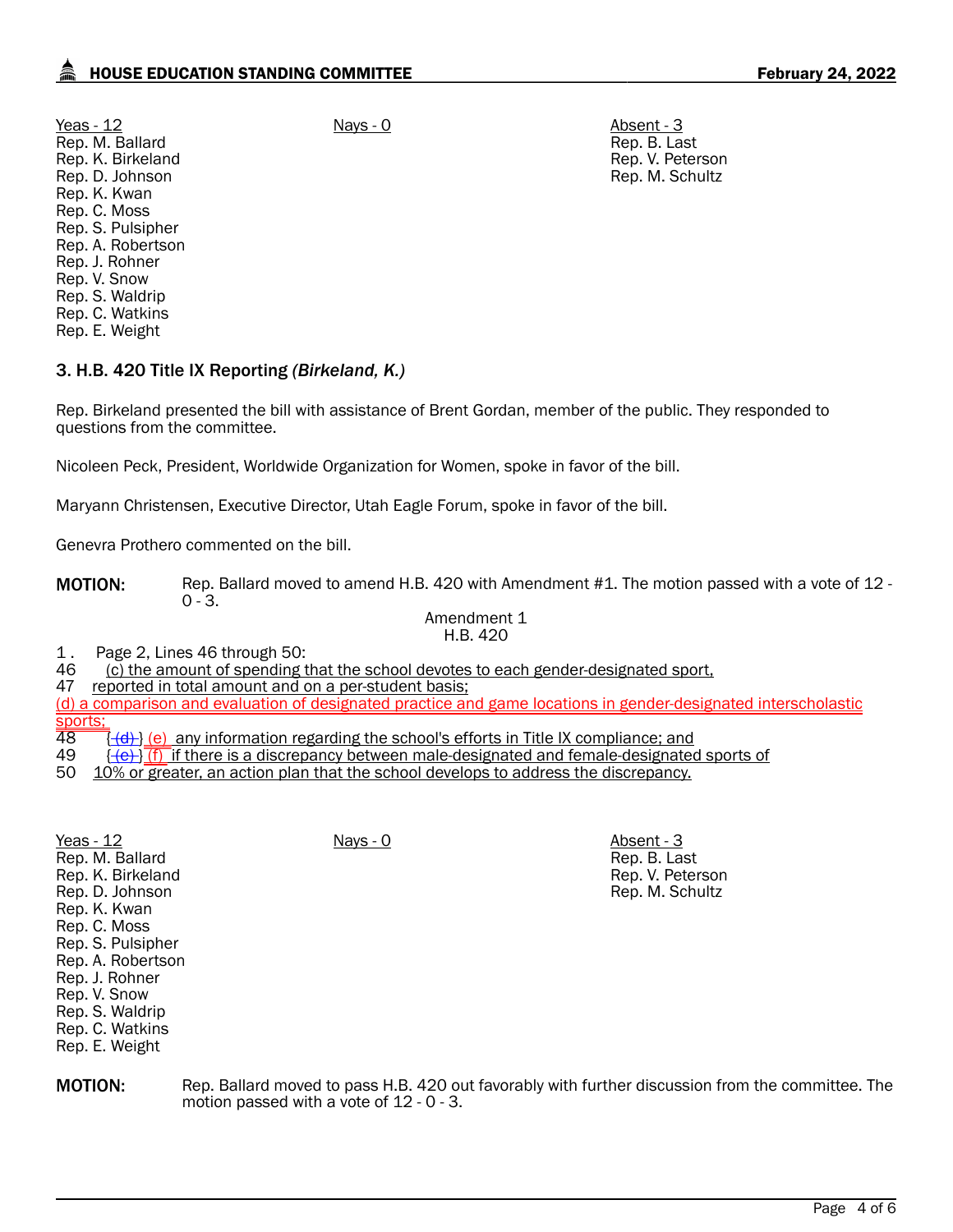Yeas - 12 Nays - 0 Nays - 0 Absent - 3 Rep. M. Ballard Rep. K. Birkeland Rep. D. Johnson Rep. K. Kwan Rep. C. Moss Rep. S. Pulsipher Rep. A. Robertson Rep. J. Rohner Rep. V. Snow Rep. S. Waldrip Rep. C. Watkins Rep. E. Weight

Rep. B. Last Rep. V. Peterson Rep. M. Schultz

#### 4. 2nd Sub. S.B. 134 Special Education Amendments *(Bramble, C.)*

Sen. Curtis Bramble presented the bill with assistance of Royce Van Tassell, Executive Director, Utah Association of Public Charter Schools. They responded to questions from the committee.

Dr. Bryce Day, Director of Special Education, Granite School District and Utah Council of Administrators of Special Education, spoke against the bill.

Karen Conder, Special Needs Specialist, Utah Parent Teacher Association, spoke against the bill,

Cindy Davis, Vice Chair, Utah State Board of Education, commented on the bill.

Nate Crippes, Public Affairs Supervising Attorney, Disability Law Center, spoke in favor of the bill.

**MOTION:** Rep. Waldrip moved to replace 2nd Substitute S.B. 134 with 3rd Substitute S.B. 134. The motion passed with a vote of 12 - 0 - 3.

Yeas - 12 Nays - 0 Nays - 0 Absent - 3 Rep. M. Ballard Rep. K. Birkeland Rep. D. Johnson Rep. K. Kwan Rep. C. Moss Rep. S. Pulsipher Rep. A. Robertson Rep. J. Rohner Rep. V. Snow Rep. S. Waldrip Rep. C. Watkins Rep. E. Weight

Rep. B. Last Rep. V. Peterson Rep. M. Schultz

MOTION: Rep. Waldrip moved to pass 3rd Substitute S.B. 134 out favorably with further discussion from the committee. The motion passed with a vote of 7 - 5 - 3.

- Yeas 7 Nays 5 Absent 3 Rep. K. Birkeland Rep. D. Johnson Rep. S. Pulsipher Rep. A. Robertson Rep. V. Snow Rep. S. Waldrip Rep. C. Watkins
	- Rep. M. Ballard Rep. K. Kwan Rep. C. Moss Rep. J. Rohner Rep. E. Weight

Rep. B. Last Rep. V. Peterson Rep. M. Schultz